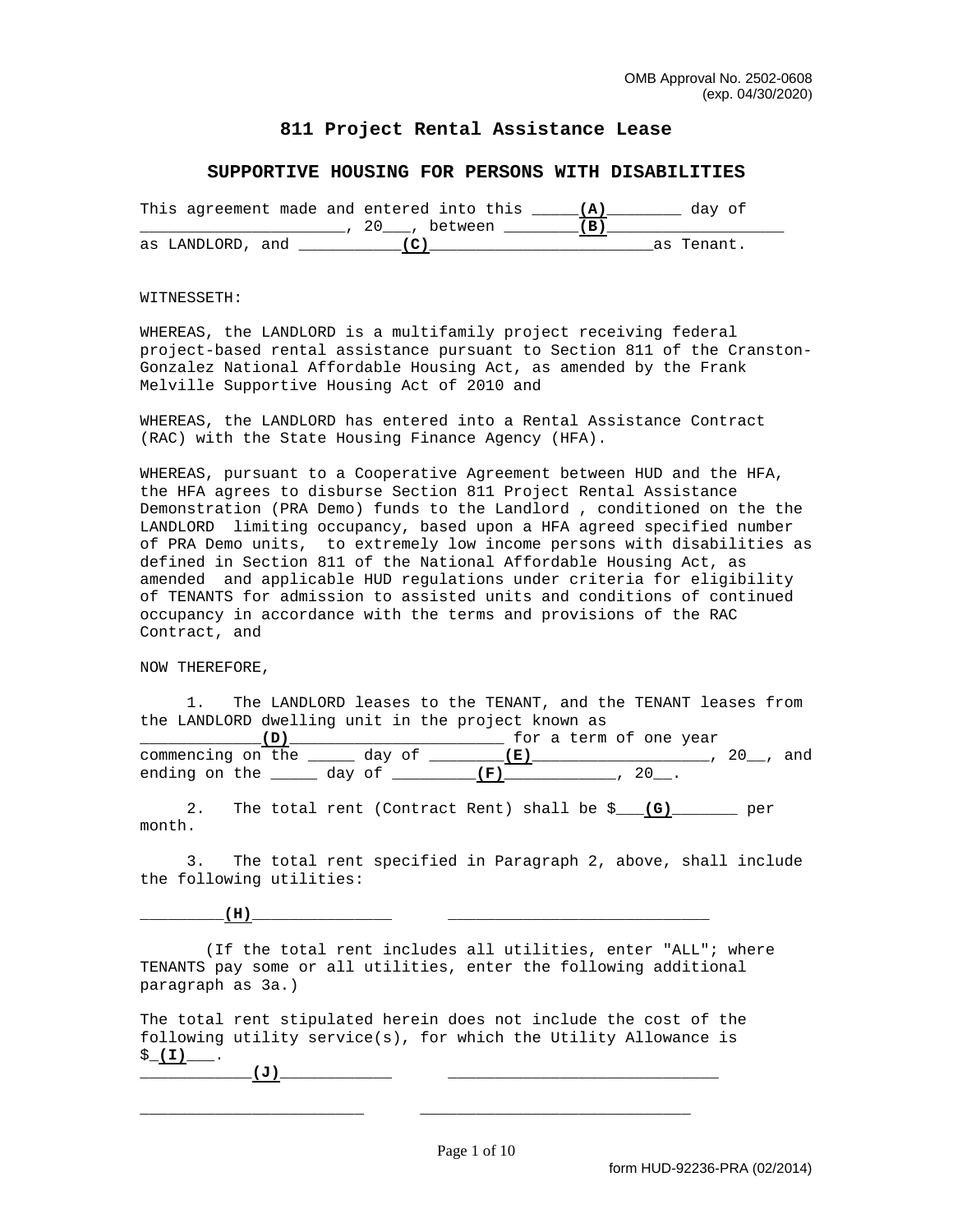charges for such service(s) are to be paid directly by the TENANT to the utility company/companies providing such service(s). If the Utility Allowance exceeds the required TENANT's share of the total housing expense per HUD-approved schedule and criteria, the LANDLORD shall pay the TENANT the amount of such excess on behalf of the Government upon receipt of funds from HUD for that purpose.

 4. Of the total rent, \$\_\_\_**(K)**\_\_\_\_\_\_ shall be payable by or at the direction of HUD as project rental assistance payments on behalf of the TENANT, and \$\_\_\_\_\_\_**(L)**\_\_\_\_\_\_ shall be payable by the TENANT. These amounts shall be subject to change by reason of changes in requirements, changes in the TENANT's family income, family composition or extent of exceptional medical or other unusual expenses in accordance with HUDestablished schedules and criteria; or by reason of adjustment by HUD of any applicable Utility Allowance. Any such change shall be effective as of the date stated in a Notice to the TENANT.

 5. The TENANT's share of the rent shall be due and payable on or before the first day of each month at \_\_\_\_\_\_**(M)**\_\_\_\_\_\_\_\_\_\_\_\_\_\_\_\_\_\_\_\_\_ to the LANDLORD, or to such other person or persons or at such places as the LANDLORD may from time to time designate in writing.

 6. A security deposit in an amount equal to one month's total TENANT payment or \$50, whichever is greater, shall be required at the time of execution of this Agreement, Accordingly, TENANT hereby makes a deposit of \$\_\_\_\_**(N)**\_\_\_\_\_\_\_\_\_\_\_\_\_\_ against any damage except reasonable wear done to the premises by the TENANT, his/her family, guests, or agents; and agrees to pay when billed the full amount of any such damage in order that the deposit will remain intact. Upon termination of this Lease, the deposit is to be refunded to the TENANT or to be applied to any such damage or any rent delinquency. The LANDLORD shall comply with all State and local laws regarding interest payments on security deposits.

 7. The LANDLORD shall not discriminate against the TENANT in the provision of services or in any other manner on the grounds of race, color, creed, religion, sex, familial status, national origin, or disability.

 8. Unless terminated or modified as provided herein, this Agreement shall be automatically renewed for successive terms of One month each at the aforesaid rental, subject to adjustment as herein provided.

 (a) The TENANT may terminate this Agreement at the end of the initial term or any successive term by giving 30 days written notice in advance to the LANDLORD. Whenever the LANDLORD has been in material noncompliance with this Agreement, the TENANT may in accordance with State law terminate this Agreement by so advising the LANDLORD in writing.

 (b) The LANDLORD's right to terminate this Agreement is governed by the regulation of the Secretary at Title 24, Part 5, Subpart I and Part 247 (herein referred to as the HUD Regulation). The HUD Regulation provides that the LANDLORD may terminate this Agreement only under the following circumstances:

 (1) The LANDLORD may terminate, effective at the end of the initial term or any successive term, by giving the TENANT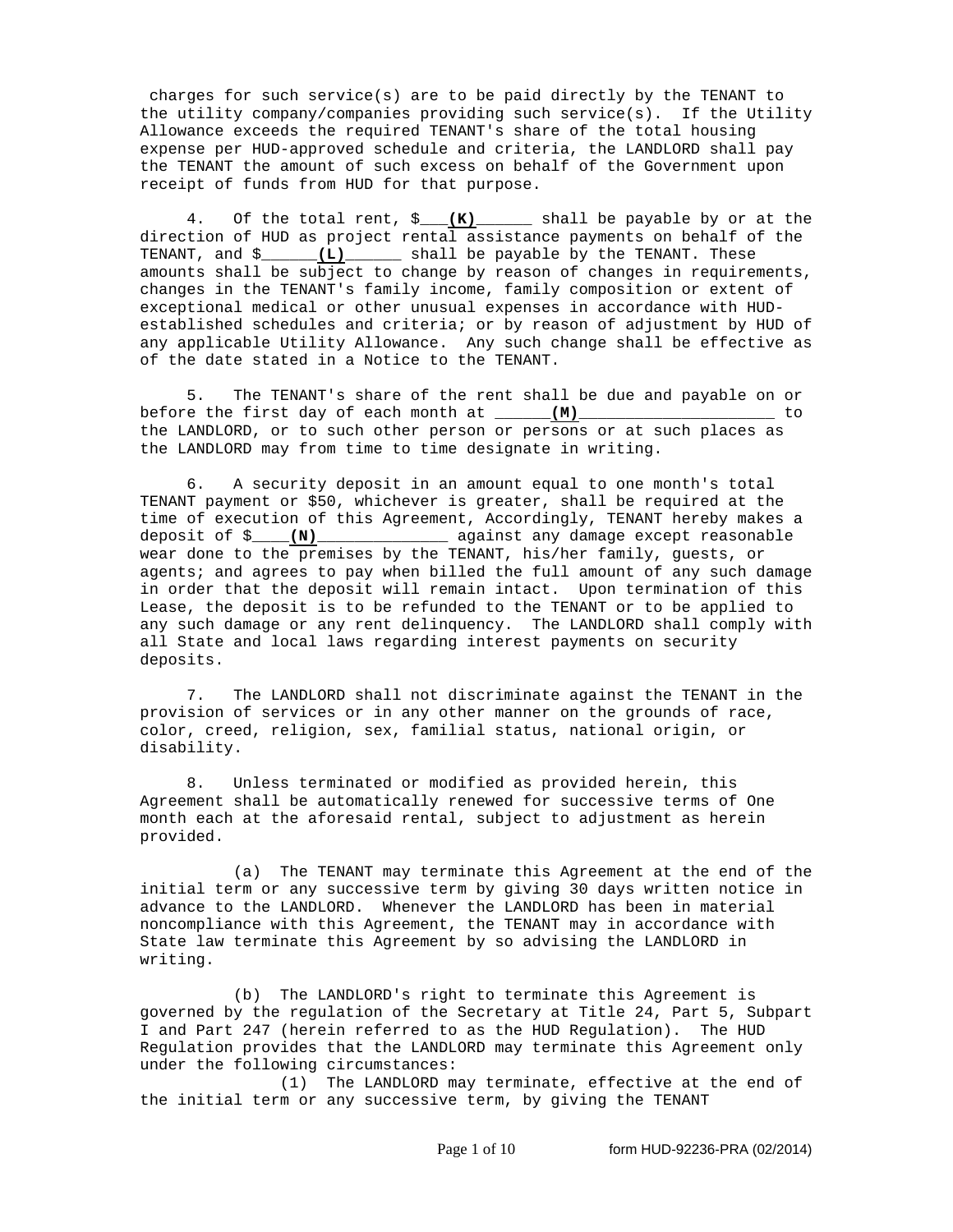notification in the manner prescribed in paragraph (g)below that the term of this Agreement is not renewed and this Agreement is accordingly terminated. This termination must be based upon either material noncompliance with this Agreement, material failure to carry out obligations under any State landlord or tenant act, or criminal activity that threatens the health, safety, or right to peaceful enjoyment of their residences by persons residing in the immediate vicinity of the premises; any criminal activity that threatens the health or safety of any on-site project management staff responsible for managing the premises, or any drug-related criminal activity on or near such premises, engaged in by a resident, any member of the resident's household or other person under the resident's control; or other good cause. When the termination of the tenancy is based on other good cause, the termination notice shall so state, at the end of a term and in accordance with the termination provisions of this Agreement, but in no case earlier than 30 days after receipt by the TENANT of the notice. Where the termination notice is based on material noncompliance with this Agreement or material failure to carry out obligations under a State landlord and tenant act, the time of service shall be in accordance with the previous sentence or State law, whichever is later.

 (2) Notwithstanding subparagraph (1), whenever the TENANT has been in material noncompliance with this Agreement, the LANDLORD may, in accordance with State law and the HUD Regulation, terminate this Agreement by notifying the TENANT in the manner prescribed in paragraph (g) below.

 (c) If the TENANT does not vacate the premises on the effective date of the termination of this Agreement, the LANDLORD may pursue all judicial remedies under State or local law for the eviction of the TENANT, and in accordance with the requirements in the HUD Regulation.

 (d) The term "material noncompliance with this Agreement" shall, in the case of the TENANT, include (1) one or more substantial violations of this Agreement, (2) repeated minor violations of this Agreement which disrupt the livability of the project, adversely affect the health or safety of any person or the right of any tenant to the quiet enjoyment of the leased premises and related project facilities, interfere with the management of the project or have an adverse financial effect on the project, (3) failure of the TENANT to timely supply all required information on the income and composition, or eligibility factors of the TENANT household (including failure to meet the disclosure and verification requirements for Social Security Numbers, as provided by 24 CFR Part 5, Subpart B or knowingly providing incomplete or inaccurate information). Nonpayment of rent or any other financial obligation due under this Agreement (including any portion thereof) beyond any grace period permitted under State law shall constitute a substantial violation. The payment of rent or any other financial obligation due under this Agreement after the due date but within any grace period permitted under State law shall constitute a minor violation.

 (e) The conduct of the TENANT cannot be deemed other good cause unless the LANDLORD has given the TENANT prior notice that said conduct shall henceforth constitute a basis for termination of this Agreement. Said notice shall be served on the TENANT in the manner prescribed in paragraph (g) below.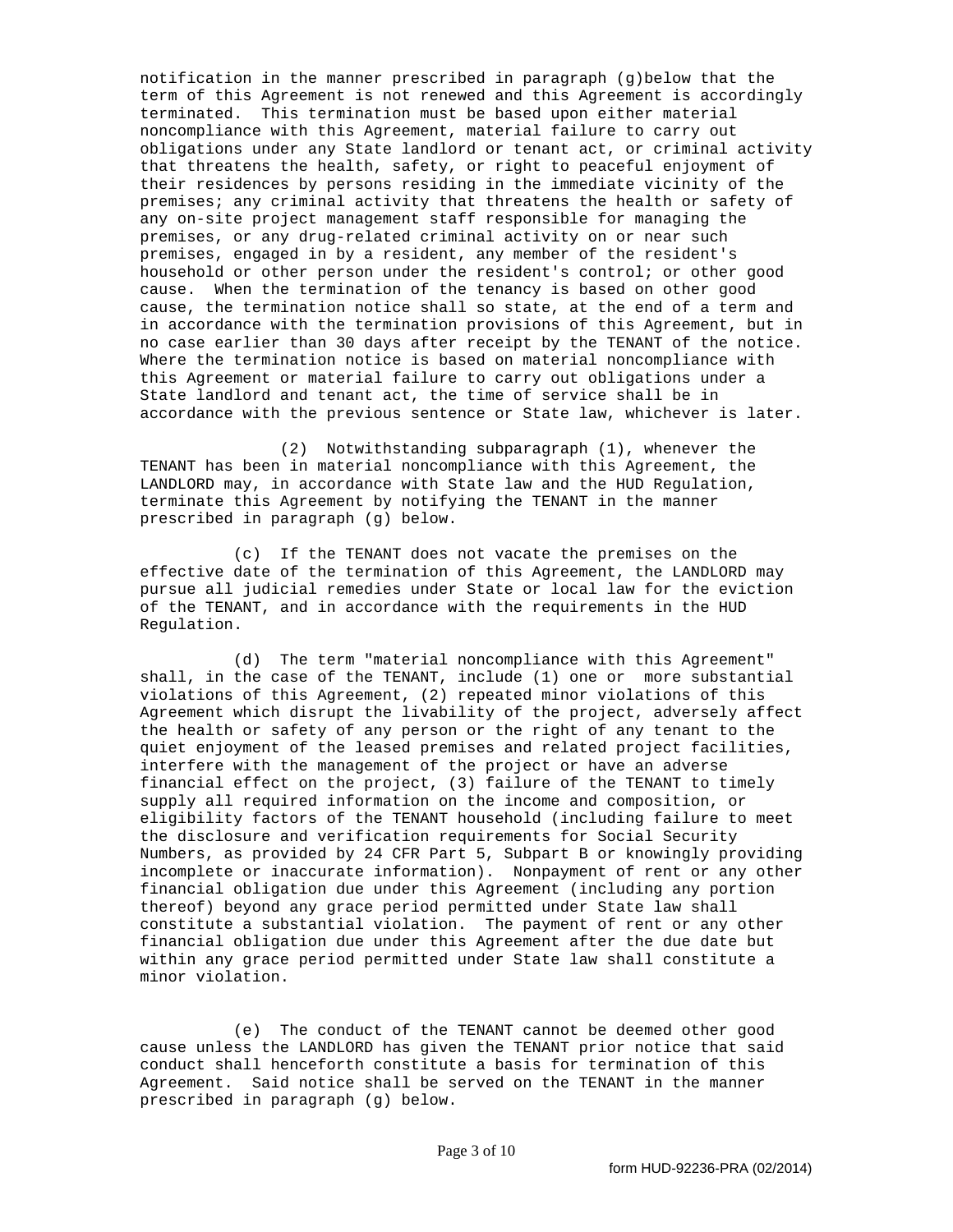(f) The LANDLORD's determination to terminate this Agreement shall be in writing and shall (1) state that the Agreement is terminated on a date specified therein, (2) state the reasons for the LANDLORD's action with enough specificity so as to enable the TENANT to prepare a defense, (3) advise the TENANT that is he or she remains in the leased unit on the date specified for termination, the LANDLORD may seek to enforce the termination only by bringing a judicial action at which time the TENANT may present a defense, and (4) be served on the TENANT in the manner prescribed by paragraph (g) below.

 (g) The LANDLORD's termination notice shall be accomplished by (1) sending a letter by first class mail, properly stamped and addressed, to the TENANT at his/her address at the project, with a proper return address, and (2) serving a copy of said notice on any adult person answering the door at the leased dwelling unit, or if no adult responds, by placing the notice under or through the door, if possible, or else by affixing the notice to the door. Service shall not be deemed effective until both notices provided for herein have been accomplished. The date on which the notice shall be deemed to be received by the TENANT shall be the date on which the first class letter provided for in clause (1) herein is mailed, or the date on which the notice provided for in clause (2) is properly given, whichever is later.

 (h) The LANDLORD may, with the prior approval of HUD, modify the terms and conditions of the Agreement, effective at the end of the initial term or a successive term, by serving an appropriate notice on the TENANT, together with the tender of a revised Agreement or an addendum revising the existing Agreement. Any increase in rent shall, in all cases, be governed by **24 CFR Part 245, and other applicable HUD regulations**. This notice and tender shall be served on the TENANT (as defined in paragraph (g)) at least 30 days prior to the last date on which the TENANT has the right to terminate the tenancy without being bound by the codified terms and conditions. The TENANT may accept it by executing the tendered revised agreement or addendum, or may reject it by giving the LANDLORD written notice at least 30 days prior to its effective date that he/she intends to terminate the tenancy. The TENANT's termination notice shall be accomplished by sending a letter by first class mail, properly stamped and addressed to the LANDLORD at his/her address.

 (i) The LANDLORD may terminate this Agreement for the following reasons:

 1. drug related criminal activity engaged in on or near the premises, by any TENANT, household member, or guest, and any such activity engaged in on the premises by any other person under the tenant's control;

 2. determination made by the LANDLORD that a household member is illegally using a drug;

 3. determination made by the LANDLORD that a pattern of illegal use of a drug interferes with the health, safety, or right to peaceful enjoyment of the premises by other residents;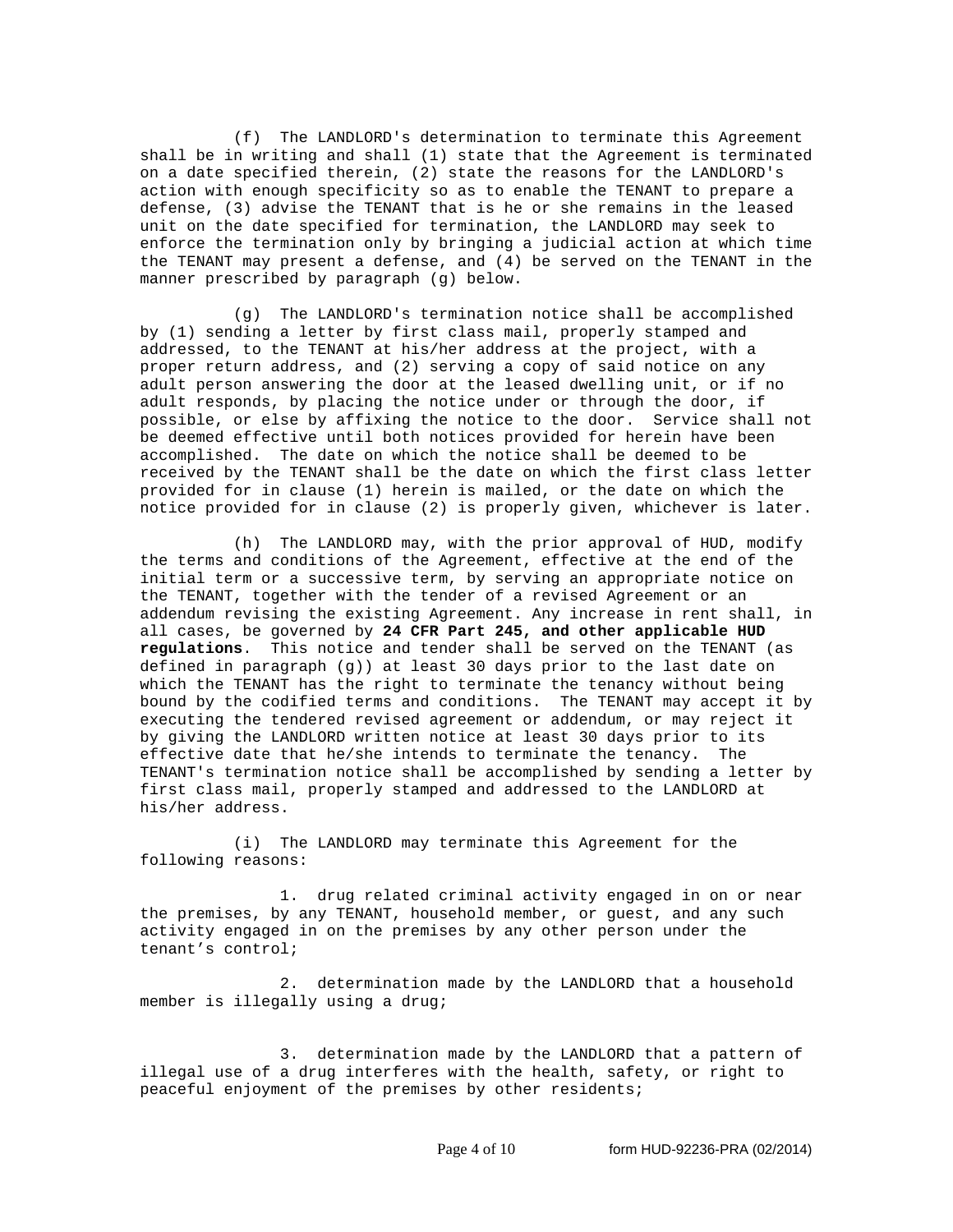4. criminal activity by a tenant, any member of the TENANT'S household, a guest or another person under the TENANT'S control:

 (a) that threatens the health, safety, or right to peaceful enjoyment of the premises by other residents (including property management staff residing on the premises); or

 (b) that threatens the health, safety, or right to peaceful enjoyment of their residences by persons residing in the immediate vicinity of the premises;

 5. if the TENANT is fleeing to avoid prosecution, or custody or confinement after conviction, for a crime, or attempt to commit a crime, that is a felony under the laws of the place from which the individual flees, or that in the case of the State of New Jersey, is a high misdemeanor; or

 6. if the TENANT is violating a condition of probation or parole under Federal or State law;

 7. determination made by the LANDLORD that a household member's abuse or pattern of abuse of alcohol threatens the health, safety, or right to peaceful enjoyment of the premises by other residents;

 8. if the LANDLORD determines that the tenant, any member of the TENANT'S household, a guest or another person under the TENANT'S control has engaged in criminal activity, regardless of whether the tenant, any member of the tenant's household, a guest or another person under the tenant's control has been arrested or convicted for such activity.

 9. TENANT agrees that the family income, family composition and other eligibility requirements shall be deemed substantial and material obligations of his/her tenancy with respect to the amount of rental he/she will be obligated to pay and his/her right of occupancy, and that a recertification of income shall be made to the LANDLORD annually from the date of this lease in accordance with HUD regulations and requirements.

 10. TENANT agrees that the TENANT's share of the monthly rental payment is subject to adjustment by the LANDLORD to reflect income changes which are disclosed on any of TENANT's recertification of income, and TENANT agrees to be bound by such adjustment. LANDLORD agrees to give 30 days written notice of any such adjustment to the TENANT, by an addendum to be made a part of this lease, stating the amount of the adjusted monthly rental which the TENANT will be required to pay.

 11. The TENANT shall not assign this lease, sublet the premises, give accommodation to any roomers or-lodgers, or permit the use of the premises for any purpose other than as a private dwelling solely for the TENANT and his/her family. The TENANT agrees to reside in this unit and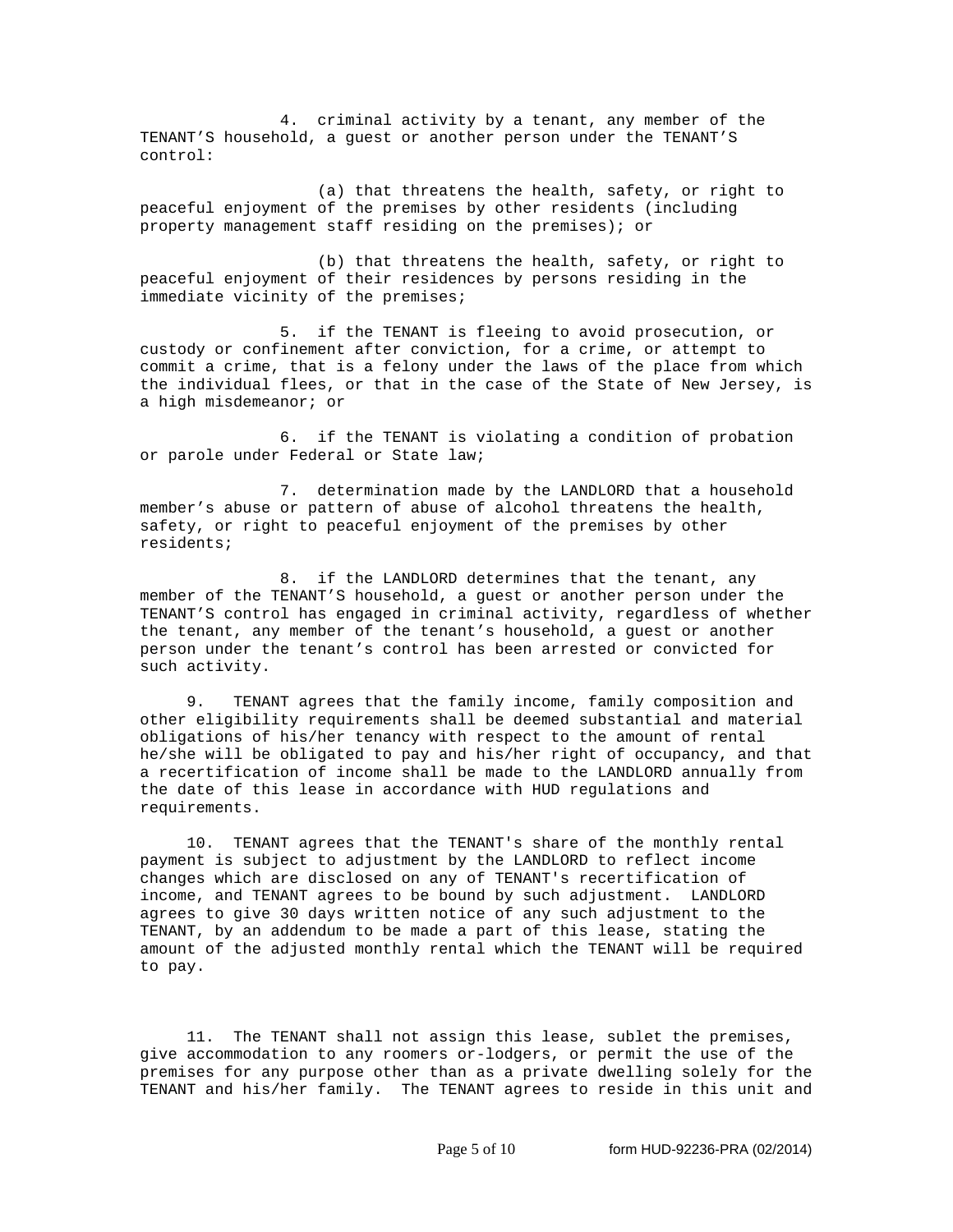agrees that this unit shall be the TENANT's and his/her family's only place of residence.

 12. TENANT agrees to pay the LANDLORD any rental which should have been paid but for (a) TENANT's misrepresentation in his/her initial income certification or recertification, or in any other information furnished to the LANDLORD or (b) TENANT's failure to supply income recertification when required or to supply information requested by the LANDLORD.

 13. TENANT for himself/herself and his/her heirs, executors and administrators agrees as follows:

 (a) To pay the rent herein stated promptly when due, without any deductions whatsoever, and without any obligation on the part of the LANDLORD to make any demand for the same;

 (b) To keep the premises in a clean and sanitary condition, and to comply with all obligations imposed upon TENANTS under applicable provisions of building and housing codes materially affecting health and safety with respect to said premises and appurtenances, and to save the LANDLORD harmless from all fines, penalties and costs for violations or noncompliance by TENANT with any of said laws, requirements or regulations, and from all liability arising out of any such violations or noncompliance.

 (c) Not to use premises for any purpose deemed hazardous by insurance companies carrying insurance thereon;

 (d) That if any damage to the property shall be caused by his/her acts or neglect, the TENANT shall forthwith repair such damage at his/her own expense, and should the TENANT fall or refuse to make such repairs within a reasonable time after the occurrence of such damage, the LANDLORD may, at his/her option, make such repairs and charge the cost thereof to the TENANT, and the TENANT shall thereupon reimburse the LANDLORD for the total cost of the damages so caused,

 (e) To permit the LANDLORD, or his/her agents, or any representative of any holder of a mortgage on the property, or when authorized by the LANDLORD, the employees of any contractor, utility company, municipal agency or others, to enter the premises for the purpose of making reasonable inspections and repairs and replacements,

 (f) Not to install a washing machine, clothes dryer, or air conditioning unit in the apartment without the prior approval of the LANDLORD; and

> (g) To permit the LANDLORD or his/her agents to bring appropriate legal action in the event of a breach or threatened breach by the TENANT of any of the covenants or provisions of this lease.

 14. The TENANT is permitted to keep common household pets in his/her dwelling unit or in an independent living facility (subject to the provisions in 24 CFR Part 5, Subpart C) and the pet rules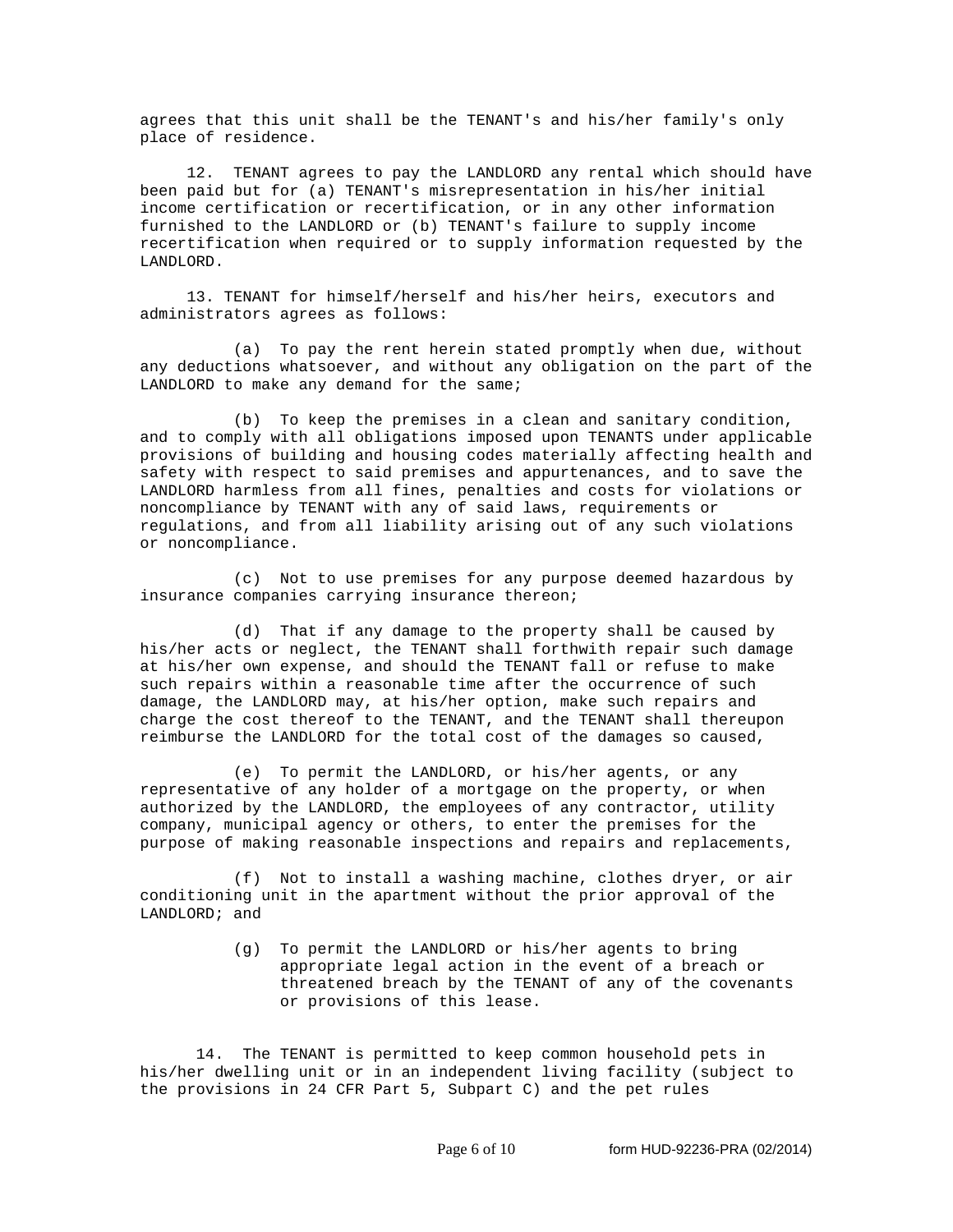promulgated under 24 CFR 5.315). Project owners may limit the number of common household pets to one pet in each group home. (24 CFR 5.318(b)(ii)). Any pet rules promulgated by the LANDLORD are attached hereto and incorporated hereby. The TENANT agrees to comply with these rules. A violation of these rules may be grounds for removal of the pet or termination of the TENANT's (pet owner's) tenancy (or both), in accordance with the provisions of 24 CFR Part 5, Subpart C, and applicable regulations and State or local law. These regulations include 24 CFR Part 247 (Evictions From Certain Subsidized and HUD-Owned Projects) and provisions governing the termination of tenancy under the Project Rental Assistance Contract.

Note: The Part 5 Pet Rules do not apply to an animal used by a Tenant or visitor that is needed as a reasonable accommodation for the Tenant's or visitor's disability.

[Optional] The LANDLORD may after reasonable notice to the TENANT and during reasonable hours, enter and inspect the premises. Entry and inspection is permitted only if the LANDLORD has received a signed, written complaint alleging (or the LANDLORD has reasonable grounds to believe) that the conduct or condition of a pet in the dwelling unit constitutes, under applicable State or local law, a nuisance or a threat to the health or safety of the occupants of the project or other persons in the community where the project is located.

 If there is not State or local authority (or designated agent of such an authority) authorized under applicable State or local law to remove a pet that becomes vicious, displays symptoms of severe illness, or demonstrates other behavior that constitutes an immediate threat to the health or safety of the tenancy as a whole, the LANDLORD may enter the premises (if necessary), remove the pet, and take such action with respect to the pet as may be permissible under State and local law, which may include placing it in a facility that will provide care and shelter for a period not to exceed 30 days. The LANDLORD shall enter the premises and remove the pet or take such other permissible action only if the LANDLORD requests the TENANT (pet owner) to remove the pet from the project immediately, and the TENANT (pet owner) refuses to do so, or if the LANDLORD is unable to contact the TENANT (pet owner) to make a removal request. The cost of the animal care facility shall be paid as provided in 24 CFR 5.363. (NOTE: Paragraph 14 does not apply to individual residents of 811 Group Homes.

 15. The LANDLORD agrees to comply with the requirement of all applicable Federal, State, and local laws, including health, housing and building codes and to deliver and maintain the premises in safe, sanitary decent condition.

 16. The TENANT, by the execution of this Agreement, admits that the dwelling unit described herein has been inspected by him/her and meets with his/her approval. The TENANT acknowledges hereby that said premises have been satisfactorily completed and that the LANDLORD will not be required to repaint, replaster, or otherwise perform any other work, labor, or service which it has already performed for the TENANT. The TENANT admits that he/she has inspected the unit and found it to be in good and tenantable condition, and agrees that at the end of the occupancy hereunder to deliver up and surrender said premises to the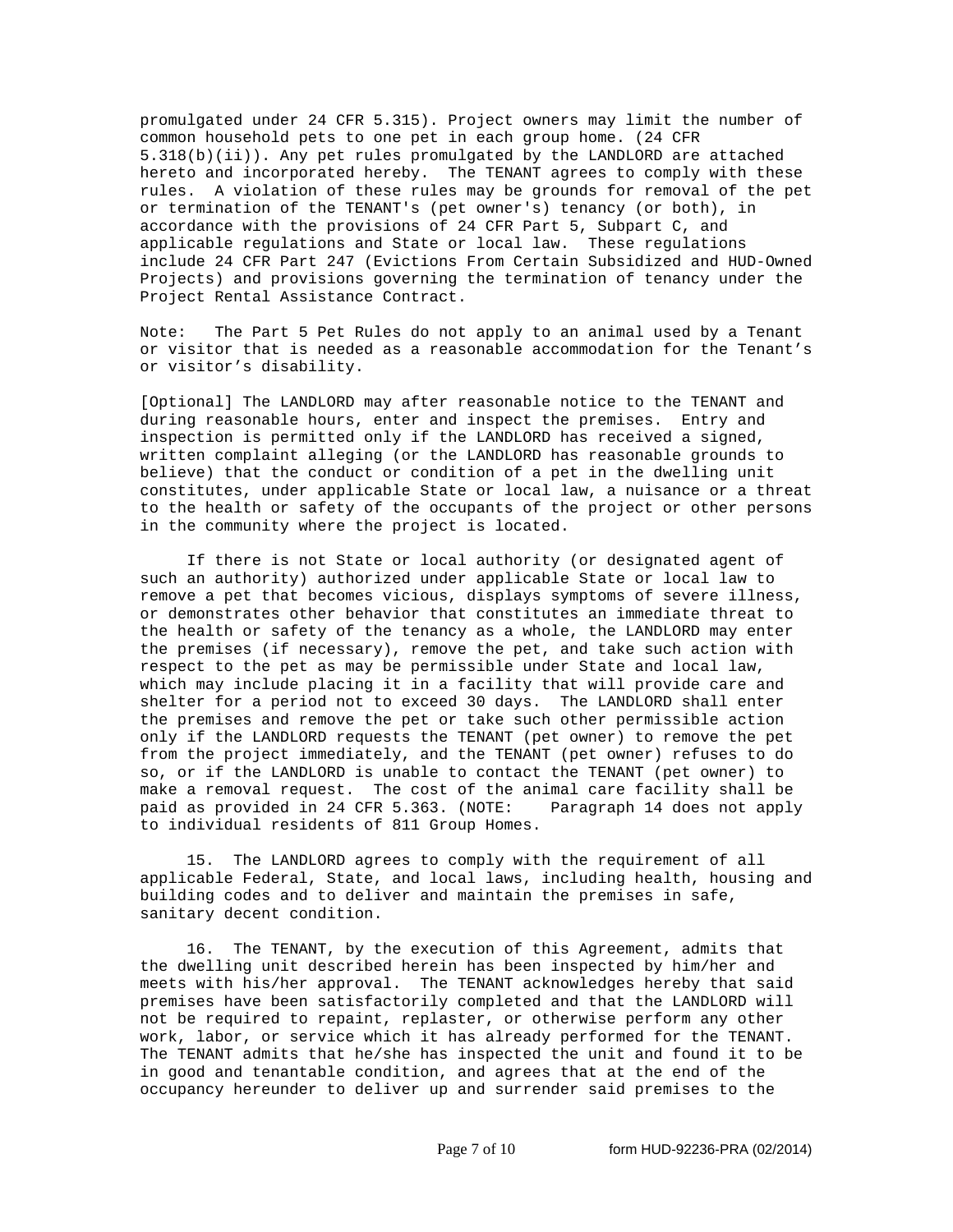LANDLORD in as good condition as when received, reasonable wear and tear excepted.

 17. No alteration, addition, or improvements shall be made in or to the premises without the prior consent of the LANDLORD in writing. The LANDORD agrees to provide reasonable accommodation to an otherwise eligible tenant's disability, including making changes to rules, policies, or procedures, and making and paying for structural alterations to a unit or common areas. The Landlord is not required to provide accommodations that constitute a fundamental alteration to the Landlord's program or which would pose a substantial financial and administrative hardship. See the regulations at 24 CFR Part 8. In addition, if a requested structural modification does pose a substantial financial and administrative hardship, the Landlord must then allow the tenant to make and pay for the modification in accordance with the Fair Housing Act.

 18. TENANT agrees not to waste utilities furnished by the LANDLORD; not to use utilities or equipment for any improper or unauthorized purpose, and not to place fixtures, signs, or fences in or about the premises without the prior permission of the LANDLORD in writing. If such permission is obtained, TENANT agrees, upon termination of the lease**,** to remove any fixtures, signs of fences, at the option of the LANDLORD, without damage to the premises.

 19. This Agreement shall be subordinate in respect to any mortgages that are now on or that hereafter may be placed against said premises, and the recording of such mortgage or mortgages shall have preference and precedence and be superior and prior in lien to this Agreement, and the TENANT agrees to execute any such instrument without cost, which may be deemed necessary or desirable to further effect the subordination of this Agreement to any such mortgage or mortgages and a refusal to execute such instruments shall entitle the LANDLORD, or the LANDLORD's assigns and legal representatives to the option of canceling this Agreement without incurring any expense or damage, and the term hereby granted is expressly limited accordingly.

 20. Failure of the LANDLORD to insist upon the strict performance of the terms, covenants, agreements and conditions herein contained, or any of them, shall not constitute or be construed as a waiver or relinquishment of the LANDLORD's right thereafter to enforce any such term, covenant, agreement, or condition, but the same shall continue in full force and effect.

 21. In return for the TENANT's continued fulfillment of the terms and conditions of this Agreement, the LANDLORD covenants that the TENANT may at all times, while this Agreement remains in effect, have and enjoy for his/her sole use and benefit the above described property.

 22. Tenant Income Verification: The TENANT must promptly provide the LANDLORD with any letter or other notice by HUD to a member of the family that provides information concerning the amount or verification of family income in accordance with HUD requirements.

 23. Tenants' rights to organize: LANDLORD agrees to allow TENANT organizers to conduct on the property the activities related to the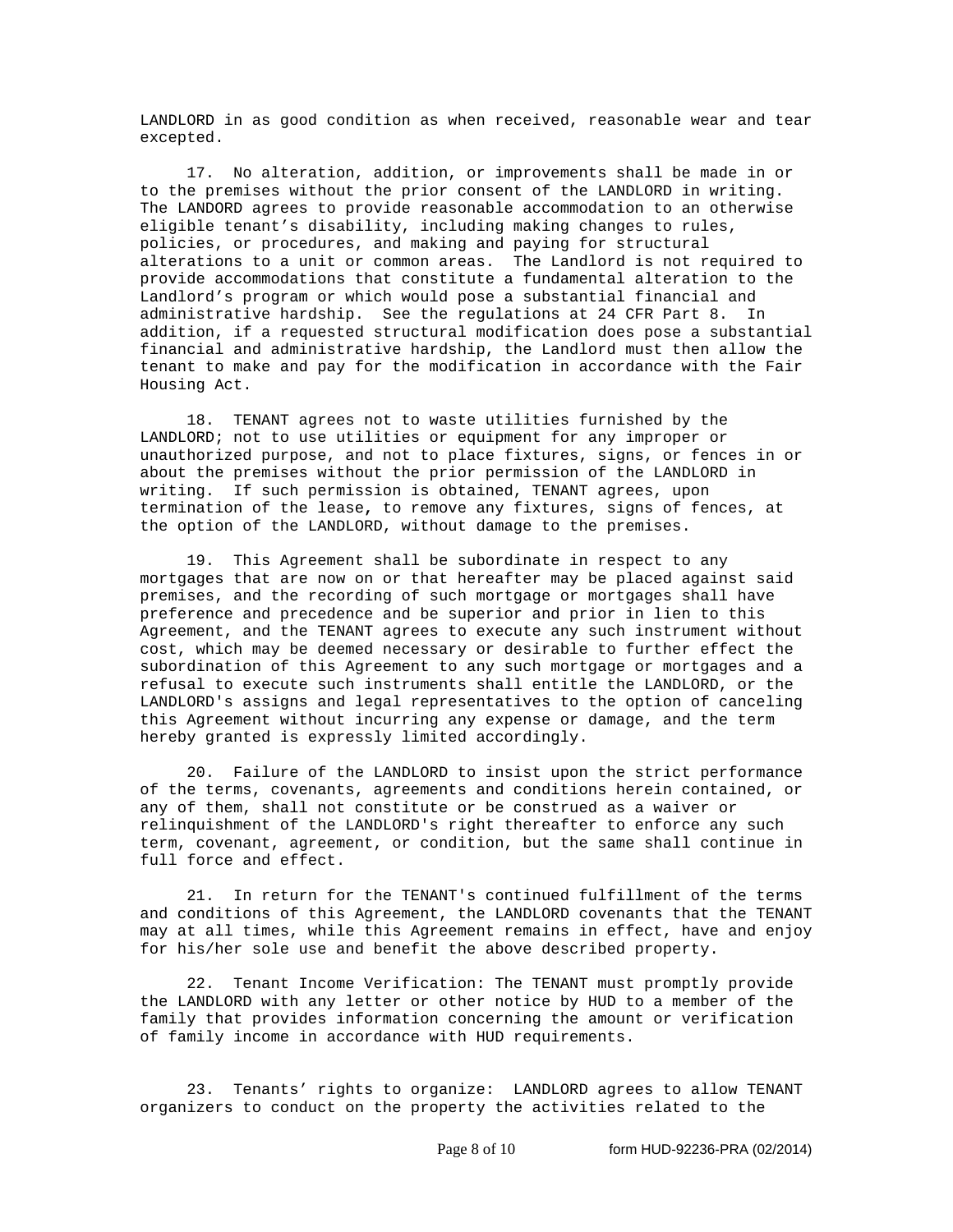establishment or operation of a TENANT organization set out in accordance with HUD requirements.

24. Interim recertifications:

a. The TENANT agrees to advise the LANDLORD immediately if any of the following changes occur.

1. Any household member moves out of the unit.

2. Any adult member of the household who was reported as unemployed on the most recent certification or recertification obtains employment.

3. The household's income cumulatively increases by \$200 or more a month.

 b. The TENANT may report any decrease in income or any change in other factors considered in calculating the Tenant's rent. Unless the LANDLORD has confirmation that the decrease in income or change in other factors will last less than one month, the LANDLORD will verify the information and make the appropriate rent reduction. However, if the TENANT'S income will be partially or fully restored within two months, the LANDLORD may delay the certification process until the new income is known, but the rent reduction will be retroactive and LANDLORD may not evict the TENANT for nonpayment of rent due during the period of the reported decrease and the completion of the certification process. The TENANT has thirty days after receiving written notice of any rent due for the above described time period to pay or the LANDLORD can evict for nonpayment of rent.

c. If the TENANT does not advise the LANDLORD of the interim changes concerning household members or increase in income, the TENANT may be subject to eviction. The LANDLORD may evict TENANT only in accordance with the time frames and administrative procedures set forth in HUD's regulations, handbooks and instructions on the administration of multifamily subsidy programs.

 d. The TENANT may request to meet with the LANDLORD to discuss how any change in income or other factors affected his/her rent or assistance payment, if any. If the TENANT requests such a meeting, the LANDLORD agrees to meet with the TENANT and explain how the TENTANT'S rent or assistance payment, if any, was computed.

 25. Attachments to the Agreement: The Tenant certifies that he/she has received a copy of the Agreement and the following attachments to the Agreement and understands that these attachments are part of the Agreement.

- a. Attachment No. 1 Owner's Certification of Compliance with HUD's Tenant Eligibility and Rent Procedures, form HUD-50059
- b. Attachment No. 2 Unit Inspection Report.
- c. Attachment No. 3 House Rules (if any).